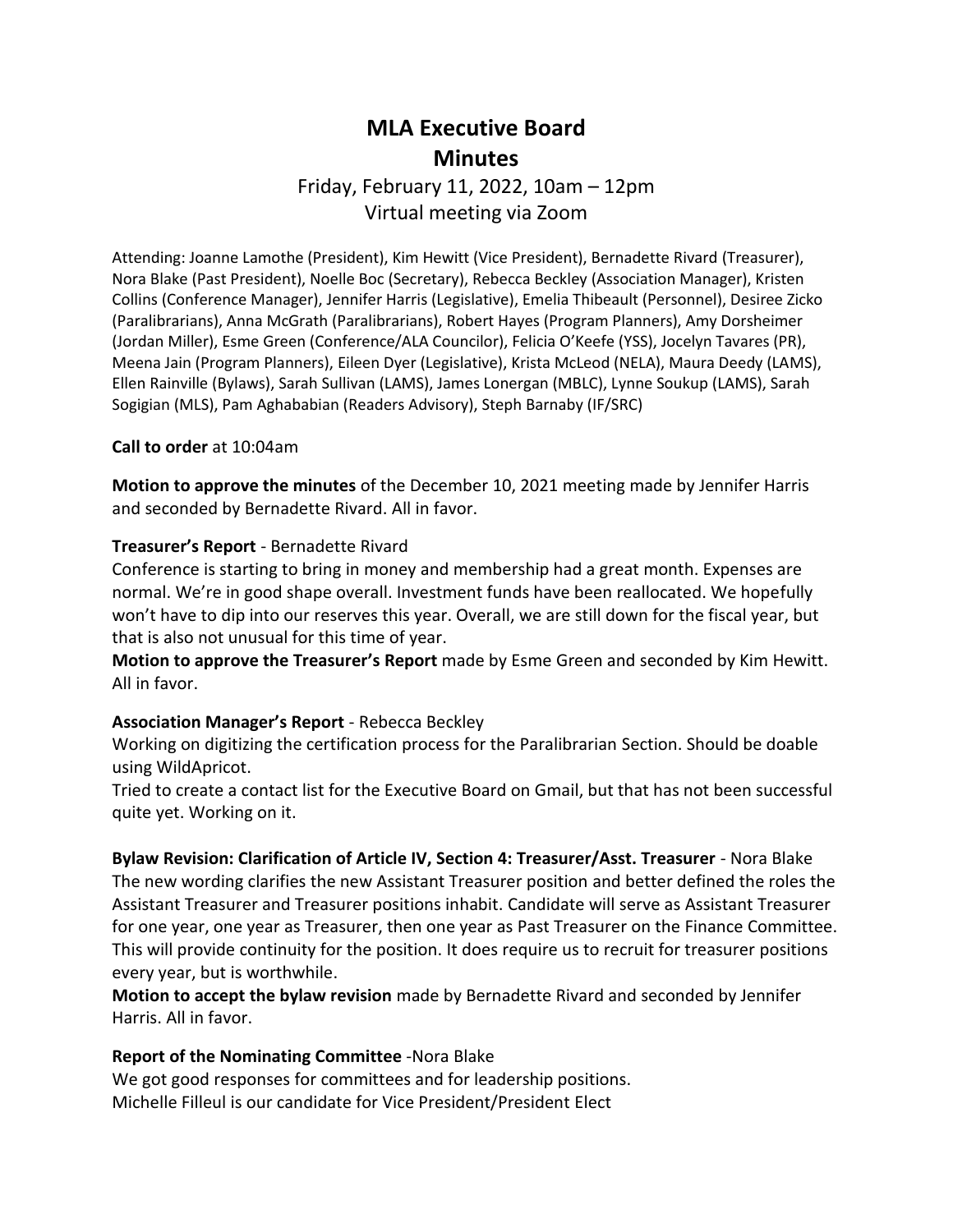Sarah Breen is our candidate for Assistant Treasurer

Tina McAndrew is our candidate for Secretary

**Motion to accept the nominated slate** made by Kim Hewitt and seconded by Jennifer Harris. All in favor.

# **Conference Update**—Kristen Collins & Esme Green

Conference is coming along well. We now have 15 exhibitors. Programs and schedule are set. Finalizing speaker forms now. Website is being built out and registration site will open March 25<sup>th</sup>. Question was asked if the MLA hotel rate held true for Sunday and the answer was yes.

# **Updates**

• **MBLC**—James Lonergan

Legislative breakfasts have been going well. Testimony is on March  $1<sup>st</sup>$  for the Legislative agenda. Can watch it streaming between 11am and 4pm. Governor's budget includes only tiny increases or level funding; hoping that the legislature will up those numbers. Good chance cap will get raised on construction up to \$25million which will benefit libraries on the waitlist. The Legislature is supportive of asking for more funding, but that is more complex a process—need to be able to use the funding and not leave anything on the table.

Question around if there has been discussion around diversifying our profession? Joanne Lamothe noted we are hoping to address DEI with maybe the Personnel and Education Committee; but would love to have a collaboration with MBLC and MLS. James Lonergan said maybe there is funding for it. Discussion around the barrier of getting a degree and joining libraries. State requires certification standards to become a director. We could develop a resource guide for cheaper options to get a MLS. Can target paralibrarians as well.

• **MLS** –Sarah Sogigian

Two staff have moved on: April and Kelly. MLS will be an exhibitor at conference. MLS is trying to represent at Legislative breakfasts. In regards to DEI: MLS is hosting a class on May 16: Recruiting a Diverse Workforce

MLS recognizes that the DEI topics are popular and are repeating them. HR workshops are also very popular right now and will be repeating those as well. Project SET is in review at present.

• **NELA** – Krista McLeod

Krista is staying on as NELA representative temporarily. Conference planning is just beginning. Emerging leaders cohort will occur next fall.

# • **Other Updates**

o **Legislative**—Jennifer Harris.

The ebook bill is focused on consumer protections and not copyright to keep it out of federal courts. By June 1<sup>st</sup> we will know if the bill will move forward. Reminder: virtual Legislative Days on April 5, 6, 7. Looking at other bills coming through to see if we want to jump into supporting them.'